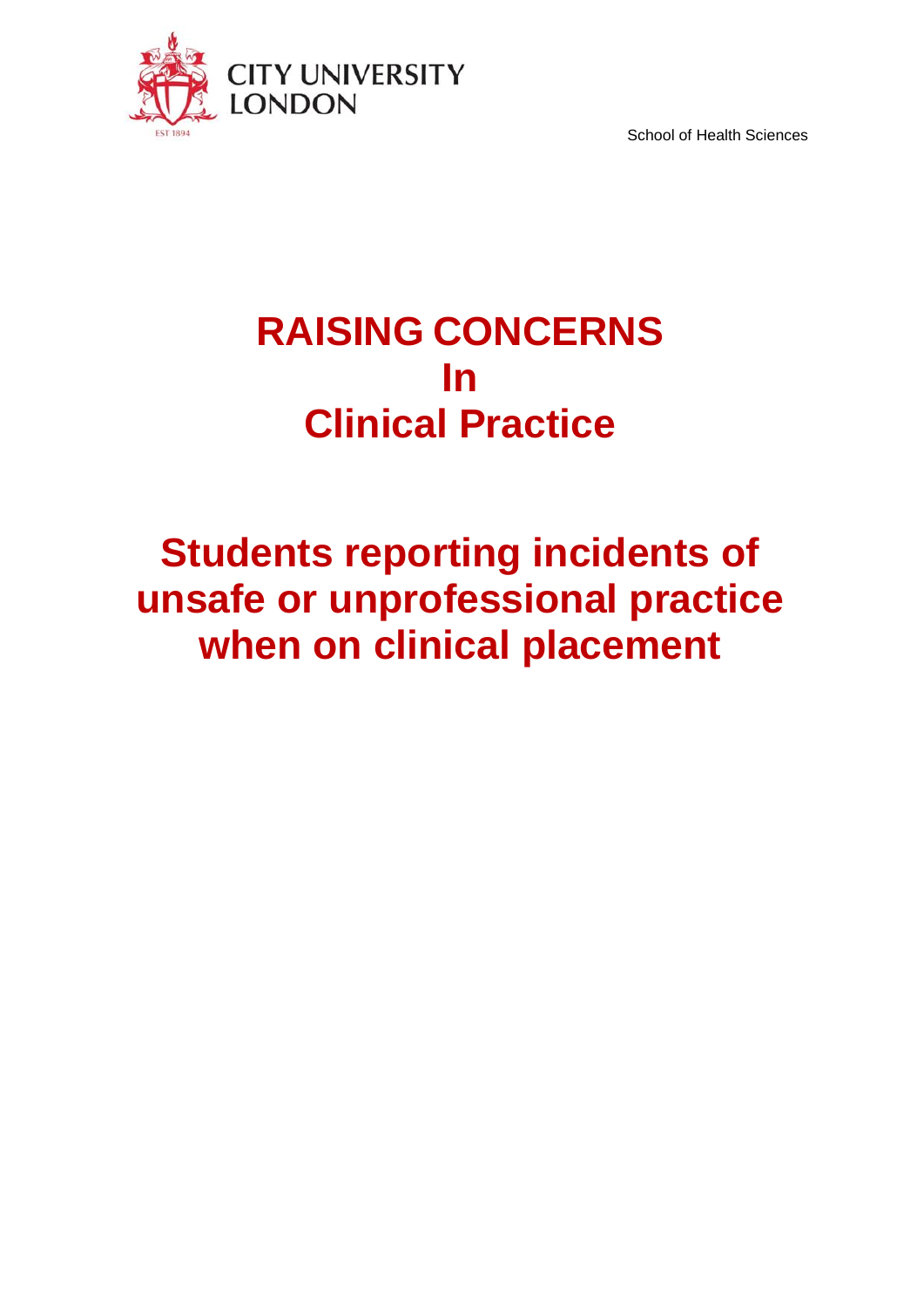



#### **Process: This guidance outlines the procedure to be followed when a student observes unsafe or unprofessional practice when on clinical placement.**

#### **Purpose: To protect patients, clients and students within the placement and to support students and placement staff by providing a comprehensive process to follow.**

As a student nurse or student midwife, you have a duty to report any concerns regarding your placements which put the safety of the people in your care or the public at risk.

*The code: Standards of conduct, performance and ethics for nurses and midwives*  stipulates:

- 'you must act without delay if you believe that you, a colleague or anyone else may be putting someone at risk' (NMC 2015)
- 'you must inform someone in authority if you experience problems that prevent you working within this code or other nationally agreed standards' (NMC 2015)

The principles in this guidance are applicable to you and are underpinned by the *Guidance on professional conduct for nursing and midwifery students*. This states that you should:

- 'inform your mentor or tutor immediately if you believe that you, a colleague or anyone else may be putting someone at risk of harm' *(NMC 2015)*
- 'seek help immediately from an appropriately qualified professional if someone for whom you are providing care has suffered harm for any reason' *(NMC 2015)*
- 'seek help from your mentor or tutor if people indicate that they are unhappy about their care or treatment' *(NMC 2015)*

Examples of unsafe or unprofessional practice may include:

- issues regarding staff conduct, such as unprofessional attitudes or behaviour
- physical or verbal abuse of patients
- failing to care for patients with dignity and respect